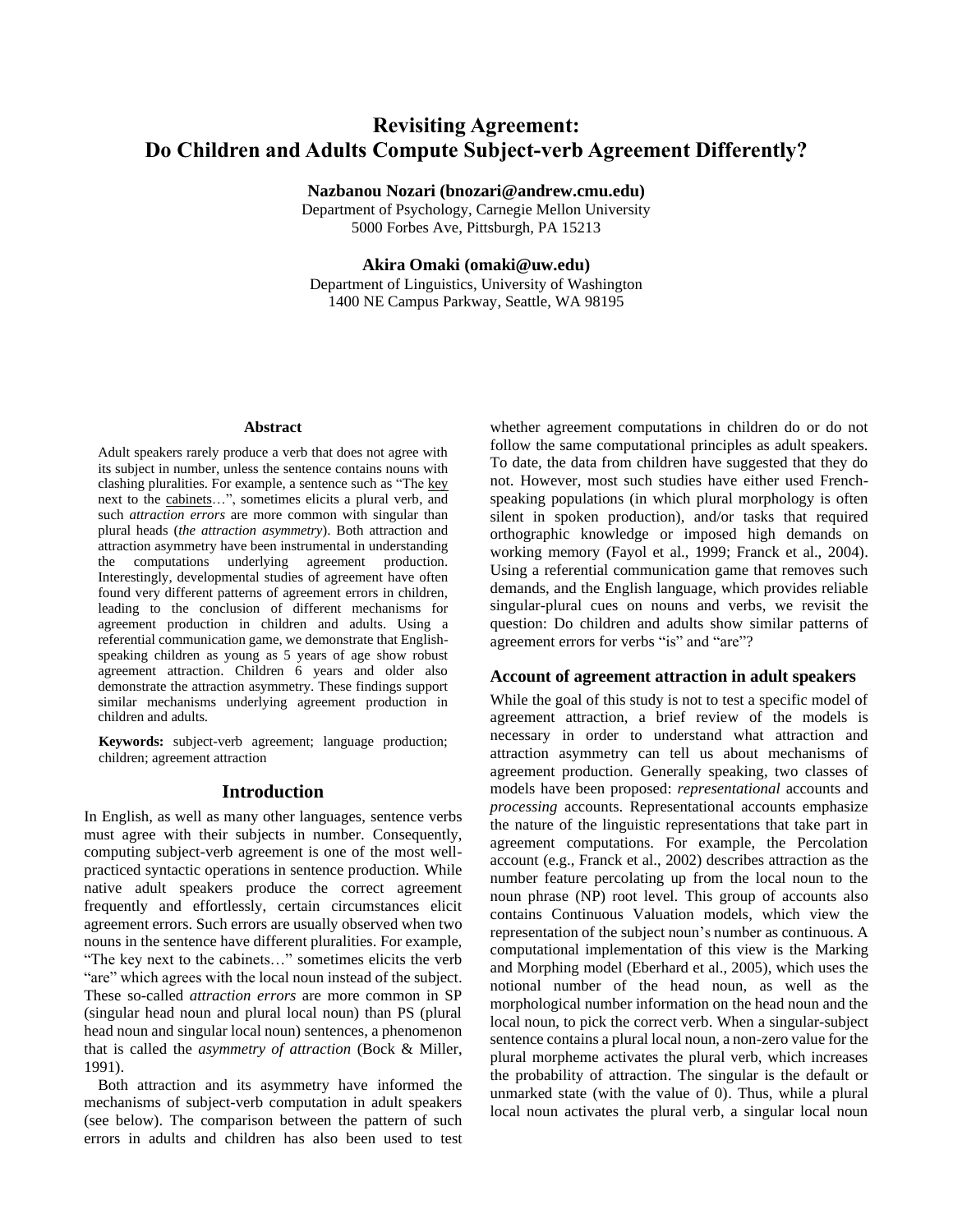does not contribute to the activation of a singular verb, creating the attraction asymmetry.

Processing models of agreement, on the other hand, are mostly focused on the cognitive processes, such as memory and control processes, involved in agreement computations, and view attraction as a consequence of resource limitations in such processes (e.g., Engelmann et al., 2019). For example, Badecker and Kuminiak (2007) posit that selecting the correct verb form requires reactivating the relevant noun from memory. This process of reactivation can be faulty when the target content, i.e., the subject noun, partially overlaps with similar but irrelevant content, i.e., a local noun. Reactivation of the wrong content can thus elicit the incorrect verb form and create agreement attraction.

Recently, Nozari and Omaki (2018; 2022) proposed a hybrid model that combined the assumptions of the Continuous Valuation models with the resource limitations proposed by the processing models. According to this account, different cues (e.g., singular vs. plural markers on head and local nouns) activate conflicting representations (e.g., plural vs. singular verb forms) that compete for selection. Such conflict, if not resolved, leads to agreement errors. In most cases, however, conflict triggers monitoring and control mechanisms that intervene to successfully resolve conflict in favor of the correct response, unless such processes are taxed. To test this view, they had participants play an interactive game with the experimenter by instructing her how to color animals on her screen. Participants saw slides that contained groups of colored animals (Fig. 1) and learned that the experimenter had sheets with identical compositions, only with some animals in black and white. The experimenter pointed out the contrast sets (e.g., birds of different colors next to snakes of different colors), and explained to participants why they could be misunderstood, unless they used complex NPs to give unambiguous instructions to their game partner, e.g., "The bird next to the brown snake is red."

Nozari and Omaki (2022) manipulated monitoring and control demands of sentence production using a finding from Gleitman et al. (2007), who showed that speakers tend to output a visually cued item first. Adapting this finding to the referential communication paradigm, Nozari and Omaki (2018) created two conditions: in the *Target-flash condition*, the target item (i.e., the animal(s) the color of which was to be described) flashed twice. This condition went along with the natural tendencies of the speakers to output the visually salient item first, and was thus low-demand. For example if the red bird was flashing in Figure 1, the target sentence started with the "*The bird [next to the brown snake is red]"*. In the high-demand *Cue-flash condition*, the cue item (i.e., the animal(s) next to the target animal) flashed twice. For example, the same sentence was elicited by flashing the brown snake next to the red bird in Figure 1. This condition was high-demand because speakers must overcome the tendency to use the visually salient noun as the subject and produce the sentence "The snake next to the red bird is

brown." The task elicited the four types of sentences in each condition, shown in Table 1.

The results from 54 adult speakers showed that they rarely made agreement errors in the low-demand Target-flash condition when the head and local nouns had the same plurality. However, in the same condition, they reported (1) robust attraction errors  $(SP + PS > SS + PP)$  and the attraction asymmetry (SP – SS > PS – PP). Moreover, they reported two consequences for increased processing demands in the Cueflash condition: (2a) an exaggerated attraction asymmetry  $(SP - SS \gg PS - PP)$ , and (2b) an increased rate of agreement errors on plural-head sentences  $(PS + PP)$ . The absence of errors in congruent sentences under low-demand conditions, together with the findings described above points to online processing limitations as the source of agreement errors. Nozari and Omaki (2022) further confirmed this by showing a link between the two critical error types which increased under high cognitive load (SP and plural errors) and individual differences in inhibitory control.



Figure 1: An example scene from the referential communication paradigm. In the Target-flash condition, the corresponding sentence would be "The bird next to the brown snake is red."

Table 1: Example target sentences for the SS, SP, PP, and PS types. Congruency refers to the number match/mismatch between the head and local nouns.

| <b>Sentence type</b> |                               | Example                                     |
|----------------------|-------------------------------|---------------------------------------------|
| SS                   | Singular Head,<br>Congruent   | The bird next to the brown snake is red.    |
| <b>SP</b>            | Singular Head,<br>Incongruent | The bird next to the brown snakes is red.   |
| PP                   | Plural Head,<br>Congruent     | The birds next to the brown snakes are red. |
| PS                   | Plural Head,<br>Incongruent   | The birds next to the brown snake are red.  |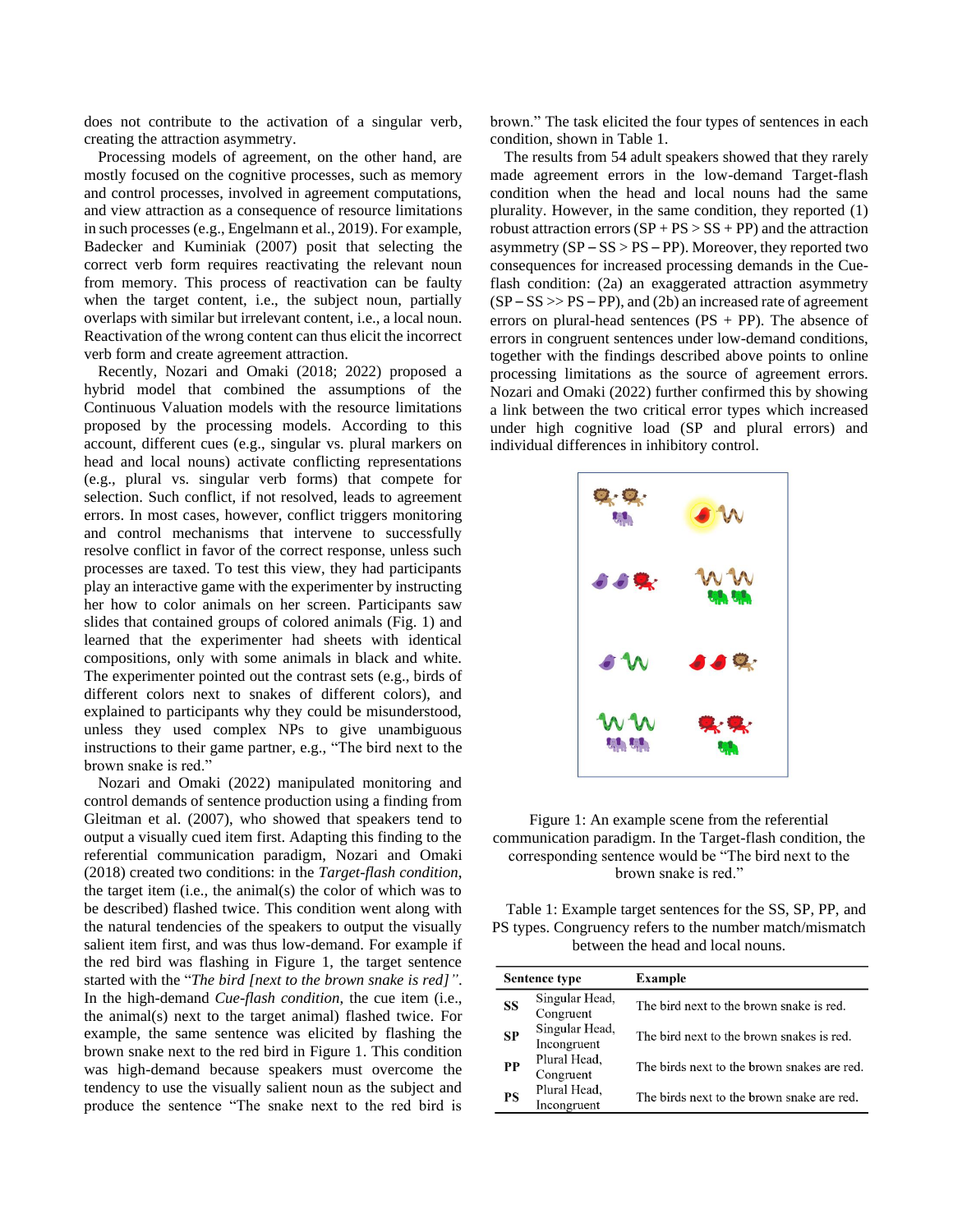### **Agreement production in children**

Most experimental studies of agreement production in children are in French, using writing and/or preamble paradigms (where participants complete sentence fragments) which are particularly demanding on children's cognitive systems. The error patterns elicited from such studies suggest very different patterns of agreement errors in children and adults. The common finding is a default to singular, with no evidence of agreement attraction before the ages of 8-9 years. Even in the older age group which does show evidence of agreement attraction, the asymmetry of attraction typical of the adult data is missing (Fayol et al., 1999; Franck et al., 2004).

A recent study, however, investigated agreement production in 28 preschool English-speaking children using a memory paradigm (Lorimor et al., 2019). Children had to memorize the location of three pictured objects and repeat them back to the experimenter after the pictures had disappeared, using sentences like "The baby with the block(s) is on the bed." Although the task still had high demands on memory, it had the advantage of evoking conceptualization in children and having them produce sentences from meaning, rather than spelling-to-dictation or preamble tasks, in neither of which agreement production is rooted in children's conceptualization of events.

Interestingly, Lorimor et al. (2019) observed a qualitative pattern of agreement errors that showed both agreement attraction and the canonical attraction asymmetry. A quantitative comparison between the child and adult data, however, suggested differences. But it is important to note that the differences stemmed from an atypical pattern in adult speakers: surprisingly, their sample of adult speakers did not show the well-established attraction asymmetry. The study, unfortunately, did not analyze the child dataset separately to test whether the child data alone showed robust attraction and attraction asymmetry. Nevertheless, the findings suggest that the conclusion of different subject-verb agreement processes between adults and children may be premature.

Two possibilities are suggested by these contradicting findings: (1) The association between subject and its verb in children's language production system may be weak in the studied age groups (5–8-year-olds). Consequently, children's main strategy for verb production during this period may be defaulting to the more frequent singular form. This account is primarily an "*impoverished knowledge*" account, and would predict the pattern often reported in French: higher error rates in sentences with plural subjects and weak or nonexistent evidence of attraction or attraction asymmetry even in older children ages 5-8 years. (2) Conversely, children's production systems may have formed strong and systematic associations between subject and verb plurality as early as 5 years of age, and deviations from these systematic associations may reveal limitations of online processing of a kind proposed by the models of agreement production in adults. This "*processing limitation*" account would predict the correct use of the plural verb in plural-subject sentences, along with evidence of agreement errors and agreement asymmetry, in children similar to adults.

#### **Current study**

The current study was designed to test the two possibilities discussed above. We tested children in the same referential communication paradigm as Nozari and Omaki (2018, 2022). Exp 1 included 5-7-year-old children. The minimum age of 5 years was selected because of the absence of attraction errors reported in 5-year-old French-speaking children. The maximum age was selected because although 7-8-year-old children did show evidence of attraction in the prior studies, they did not show the attraction asymmetry (Franck et al., 2004). Unlike Lorimor et al. (2019), we avoided a quantitative comparison with the adult sample, because children have both far less exposure to the statistics of language and less mature monitoring and control processes than adults, which is expected to create very different scales of errors. This can, in turn, create unstable interactions in statistical models (Rohrer & Arslan, 2021). What is of theoretical interest here is not a quantitative comparison of the effect sizes across populations, but rather the presence (or absence) of statistically robust attraction, attraction asymmetry, and sensitivity of agreement computations to processing demands in a way similar to the adult speakers.

To anticipate, the results of Exp 1 revealed the presence of attraction errors in children as young as 5 years of age, together with other similarities to the adult error pattern when processing demands were increased. One finding however, remained ambiguous: unlike adult speakers, children in this sample did not show a robust attraction asymmetry in the low-demand Target-flash condition. A closer examination of the data showed that this absence was due to the high rate of errors on SS sentences by the youngest group, a pattern that was not observed in older children. This left open the question: Do English-speaking children between 6-8 years of age show the attraction asymmetry? Exp 2 was designed to answer this question, as well as replicate the main finding of agreement attraction from Exp 1.

# **Experiment 1**

#### **Participants**

Fifty-four neurotypical native English-speaking children between the ages of 5-7.5 years participated in the study. Three children were excluded because they were unable to follow the instructions. The remaining sample consisted of 18 5-year-olds, 15 6-year-olds, and 18 7-year-olds; 24 females,  $M<sub>age</sub> = 6;5 years; months, SE = 0.12 years. Assignment of$ children to conditions was balanced, with the average age matched in Target-flash and Cue-flash conditions  $(6:5, SE =$ 0.18 vs. 6;5,  $SE = 0.18$  years;  $t(52) = 0.16$ ,  $p = 0.88$ ).

### **Materials and Procedures**

The same referential communication task used in Nozari and Omaki (2018; 2022) was presented in PowerPoint on a 15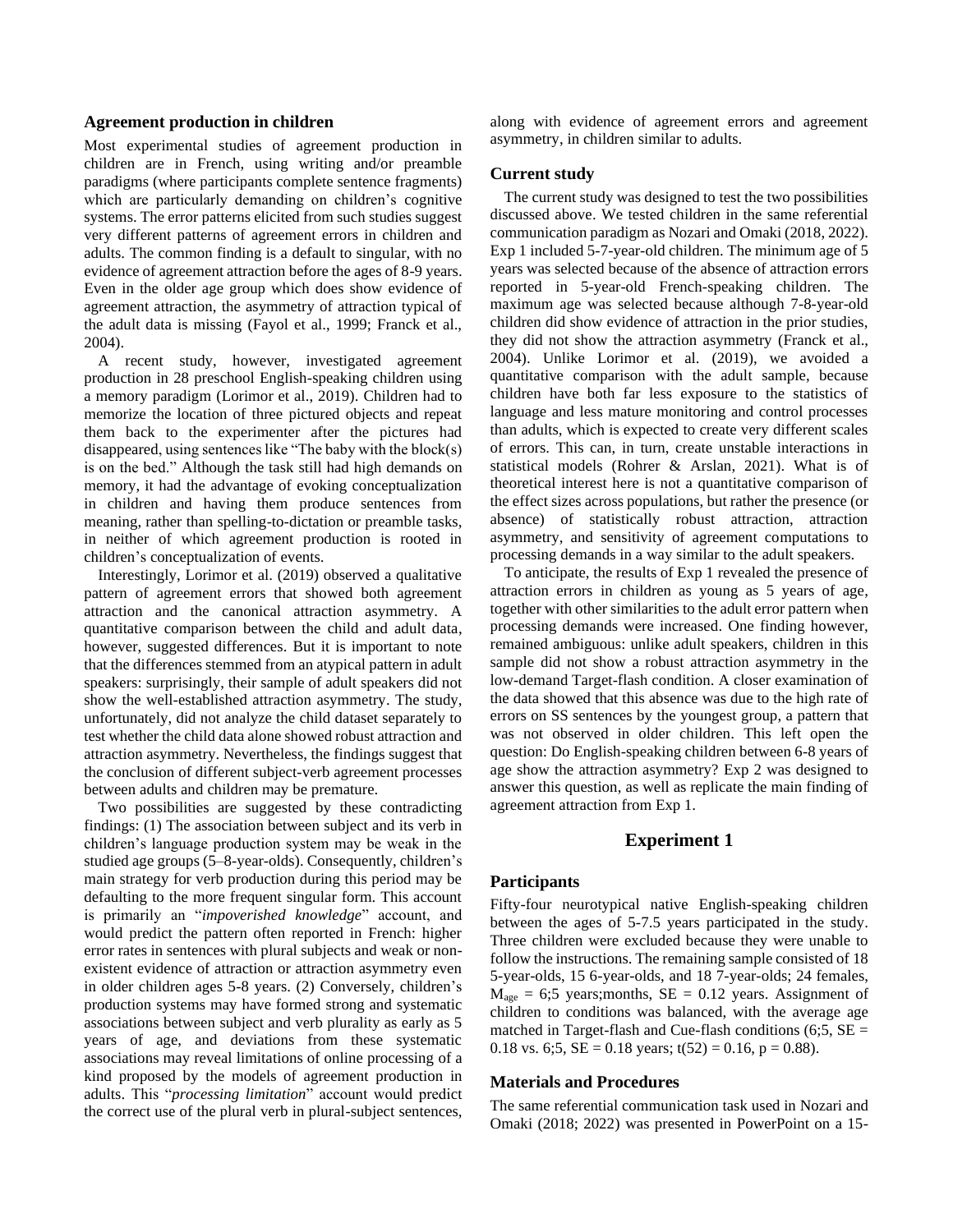by-12 inch Dell monitor approximately 25 inches in front of the children. After a training phase with pen and paper, children were presented with scenes like Fig. 1 on the monitor. On each trial an animal (or a pair of animals) flashed, and children produced a sentence like "The bird next to the brown snake is red." to describe its color to the experimenter, who then colored the animal(s) the same way on her sheet. In the baseline Target-flash condition, the flashing animal was the target, i.e., the one whose color was to be described. In the Cue-flash condition, the flashing animal was the cue animal, i.e., the animal next to the target, who would appear in the prepositional phrase.

Each child within an age group was randomly assigned to one of the two conditions. Children completed 8 slides (+ 2 practice slides) each containing 4 trials, for a total of 32 sentences. The sentences were equally divided between SS, SP, PP, and PS types (see Table 1). Each animal appeared equally often in the target and cue positions across the two conditions. The experimenter pressed the space bar to start a trial. The trial began with a beep and two flashes of the target or the cue animal, depending on the condition, followed by a different beep 6.5 seconds later that marked the deadline of speaking (determined by pilot testing). To keep the child engaged, they checked the experimenter's work after each trial. Breaks were allowed whenever children needed them. Children finished the task within 30 minutes.

#### **Results**

All data were transcribed and coded by two native English speakers blind to the hypotheses of the study. Cohen's Kappa was 0.88, showing high inter-rater reliability. Cases of disagreement were reconciled by a third coder. Incomplete sentences (i.e., those without a verb) and sentences in which children produced the wrong plurality for either of the two nouns were excluded from the analysis. This led to the exclusion of about 10% of trials. Of the remaining 1472 trials, 336 contained a subject-verb agreement error. Only the child's first attempt on every trial was coded for errors. Subsequently, we coded whether the child spontaneously corrected their errors or not. The rate of agreement errors showed a slight and gradual decrease by age (24%, 23% and 21% in 5, 6, and 7 year-olds, respectively). But even in the eldest child group, the rate of agreement errors was still much higher than in adults in a similar task (~2%; Nozari & Omaki, 2018). Figure 2 shows the distribution of agreement errors across the four sentence types by condition. Error rates on SP sentences were particularly high  $(\sim 50\%)$ , which brings up the possibility that children may simply be guessing what the right form is in these sentences. To address this possibility, we inspected monitoring performance on these trials. Out of 120 such errors, 56 (47%) were spontaneously corrected. This shows that the high error rate in this condition is not the result of children not possessing the knowledge of the correct verb form, but rather a failure in online computation of the correct agreement.

Analyses were done in R version 4.0.2., using a logistic variant of the generalized linear mixed model (GLMM) fit by maximum likelihood (Laplace Approximation) in the package lmerTest 3.1-3. The model contained Congruency (with two levels, congruent, i.e.,  $SS + PP$ , vs. incongruent, i.e.,  $SP + PS$ ), Verb (with two levels, singular vs. plural), and Condition (with two levels, Target-flash vs. Cue-flash), and all the interactions between the three independent variables as its fixed effect. The maximum random effect structure tolerated by the model, i.e., the random intercept of subject and item was included, and binary variables were contrast coded (-0.5, 0.5). The results of any posthoc models reported below were corrected for multiple comparisons using the Bonferroni correction.





The results showed a main effect of Congruency, i.e., attraction, with SP and PS sentences eliciting more agreement errors than SS and PP sentences (43%, SE = 3% vs. 4%, SE  $= 1\%$ , respectively; β = 3.38, z = 12.49, p < .001). A post-hoc model run on the youngest age group confirmed attraction even among 5-year-olds (β = 4.44, z = 5.96, p < .001). The main model also showed a significant Verb by Congruency interaction, i.e., the attraction asymmetry ( $\beta$  = 1.43, z = 2.72,  $p = .006$ ). In addition, there was a significant Verb by Condition interaction ( $\beta = 1.51$ ,  $z = 2.99$ ,  $p = .003$ ). This interaction marks the increase in the rate of plural errors in the Cue-flash compared to the Target-flash condition (mean of PP + PS: 25%,  $SE = 4\%$  vs. 17%,  $SE = 4\%$ , respectively), whereas the rate of singular errors showed no such increase (mean of SS and SP: 24%, SE = 4% vs. 26%, SE = 4%). Finally, there was a significant three-way interaction between Verb, Congruency, and Condition ( $\beta$  = -2.43, z = -2.41, p = .016). This interaction implies that the Verb by Congruency (i.e., the asymmetry of attraction) differs between the two conditions. To unpack this, we ran post-hoc analyses on subsets of the data containing Target-flash and Cue-flash conditions, separately. After correcting for two comparisons, there was a robust Verb by Congruency interaction in the Cue-flash ( $\beta$  = 2.64, z = 3.24, p = .001), but not in the Targetflash condition ( $\beta$  = 0.21, z = 0.35, p = .728). The absence of the attraction asymmetry in the low-demand Target-flash condition was due to the relatively high rate of errors in the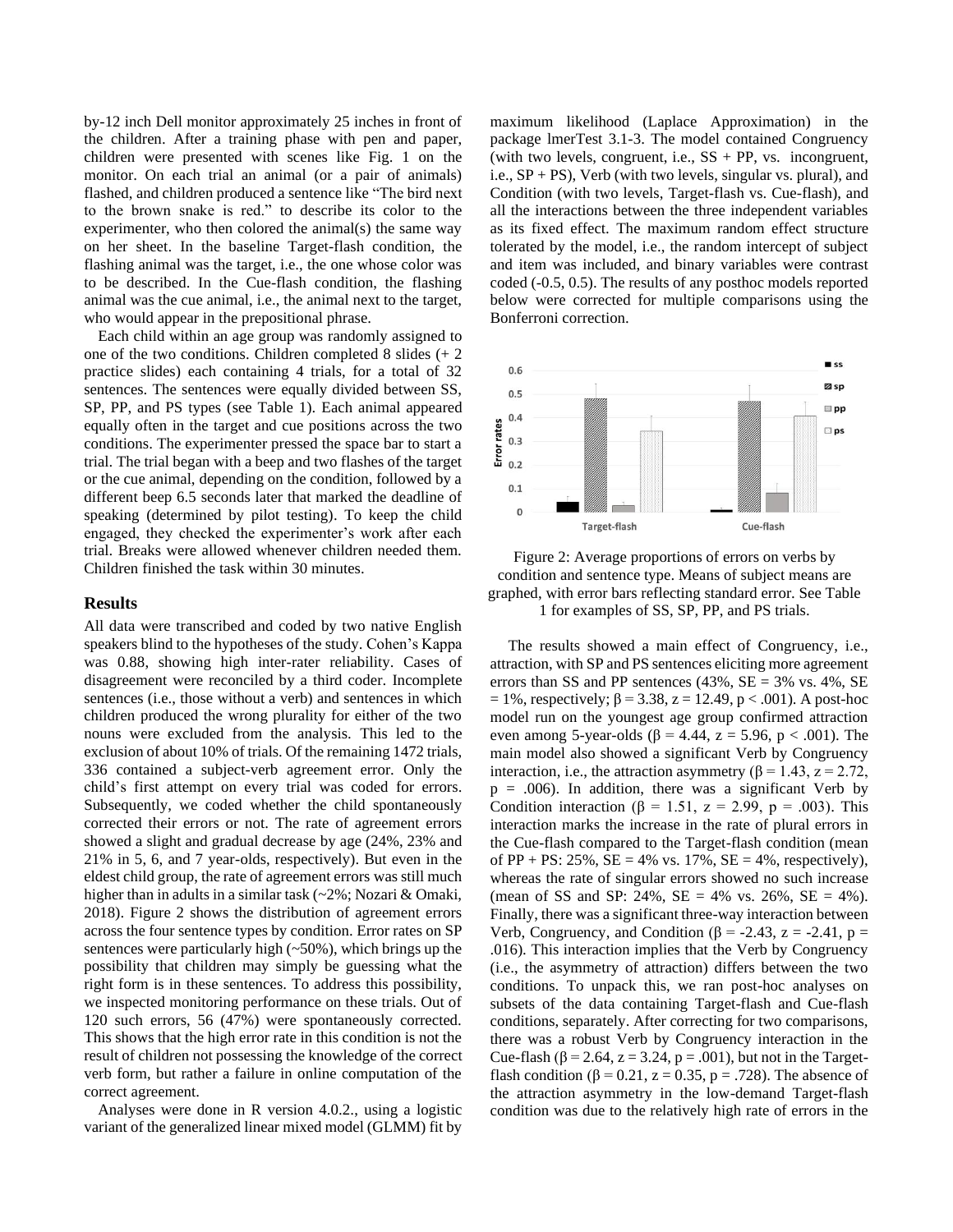SS sentences (4%,  $SE = 2\%$ ), the majority of which was committed by the 5-year-old children.

# **Discussion**

Experiment 1 yielded three results: 1) English-speaking children, even the youngest group, showed a clear attraction effect in agreement production. 2) Increasing demands on sentence planning increased the rate of plural errors. 3) Attraction asymmetry was apparent under the high-demand Cue-flash, but not the low-demand Target-flash, condition.

The first two findings were similar to the results obtained from the adults from the same paradigm (Nozari & Omaki, 2022), providing support for the processing limitation hypothesis in children. The third finding, however, requires more deliberation. Although attraction asymmetry was exaggerated in the high-demand condition, adults showed the asymmetry robustly in the low-demand condition as well, whereas children did not. A closer inspection of the data revealed that a possible cause for the absence of attraction asymmetry in the low-demand condition may be the relatively high rate of errors in the SS condition, committed almost exclusively by the 5-year-old children. This finding provides some support for the impoverished knowledge hypothesis of subject-verb agreement in children before the age of 6. Interestingly, the current data suggest that this impoverishment is not always in the form of defaulting to the singular form, but rather the loose association between subject and verb may manifest as the production of the plural verb in singular-subject sentences without attractors.

To summarize, the findings of Exp 1 suggested a mixture of impoverished subject-verb agreement knowledge and processing limitations in 5-year-old English-speaking children, whereas the pattern of results in children 6 years of age and older was compatible with a pure processing limitation account, similar to the adult speakers. Exp 2 aimed to replicate the main finding of Exp 1, i.e., agreement attraction, and to specifically test for the presence of the attraction asymmetry under low-demand conditions in children 6-8 years of age.

## **Experiment 2**

#### **Participants**

The effect size from Nozari & Omaki (2018) for the attraction asymmetry in the Target-flash condition in the adult data (0.86) was used to estimate the required sample size for a two-tailed within-subject test with  $\alpha = 0.05$  and power of 0.95, which was determined to be 20 participants  $(G^*)$ 3.1.9.7). We ran 21 children with the age range of 6-8.5 years (13 6-year olds, 23 7-year olds, and 11 eight-year olds; 12 females, average age was  $7:4$ ,  $SE = 0.17$  months).

# **Materials and Procedures**

Materials and procedures were identical to Exp 1. Only the Target-flash condition was used.

#### **Results and Discussion**

Transcription, coding, and analysis followed the same procedures as Exp 1. Similar to Exp 1, plurality errors on nouns and incomplete sentences were excluded from analyses (5% of the total data). Of the remaining 637 sentences, 179 contained a subject-verb agreement error. Figure 3 shows the pattern of agreement errors in Exp 2. The rate of SP errors was even higher in Exp 2 than in Exp 1 (60%), but the rate of spontaneous corrections on these errors was also higher (67%, with all age groups correcting at least 1/3 of their SP errors), again suggesting that these are not knowledge, but processing, errors.

A model with Verb and Congruency and the interaction between the two as fixed effects, as well as random effects of subjects and items showed a significant effect of congruency, i.e., agreement attraction,  $(\beta = 3.85, z = 9.24, p = 0.001)$ , and a significant interaction between verb and congruency, i.e., the asymmetry of agreement attraction,  $(\beta = 2.02, z = 2.51, p)$  $= .012$ ). In short, Exp 2 replicated the agreement attraction effect reported in Exp 1, and also confirmed the presence of the asymmetry of attraction in children older than 5, under normal processing loads.



Figure 3: Average proportions of errors on verbs by sentence type. Means of subject means are graphed, with error bars reflecting standard error.

# **General Discussion**

The purpose of this study was to revisit the notion that syntactic processes that rely on long-distance dependencies, such as subject-verb agreement in sentences with complex NPs, are different in children and adults. The evidence for such a view came primarily from studies in French, which has a different morphonolgical system than English, and through paradigms that require orthographic knowledge, and/or had other demands such as high working memory load, which may conceal children's true processing abilities. Those studies generally supported weak subject-verb associations in children, with defaulting to singular forms and weak or absent attraction and attraction asymmetry.

Using a referential communication game suitable for children as young as 5 years of age, we demonstrated that the pattern of agreement errors in children is, in fact, quite similar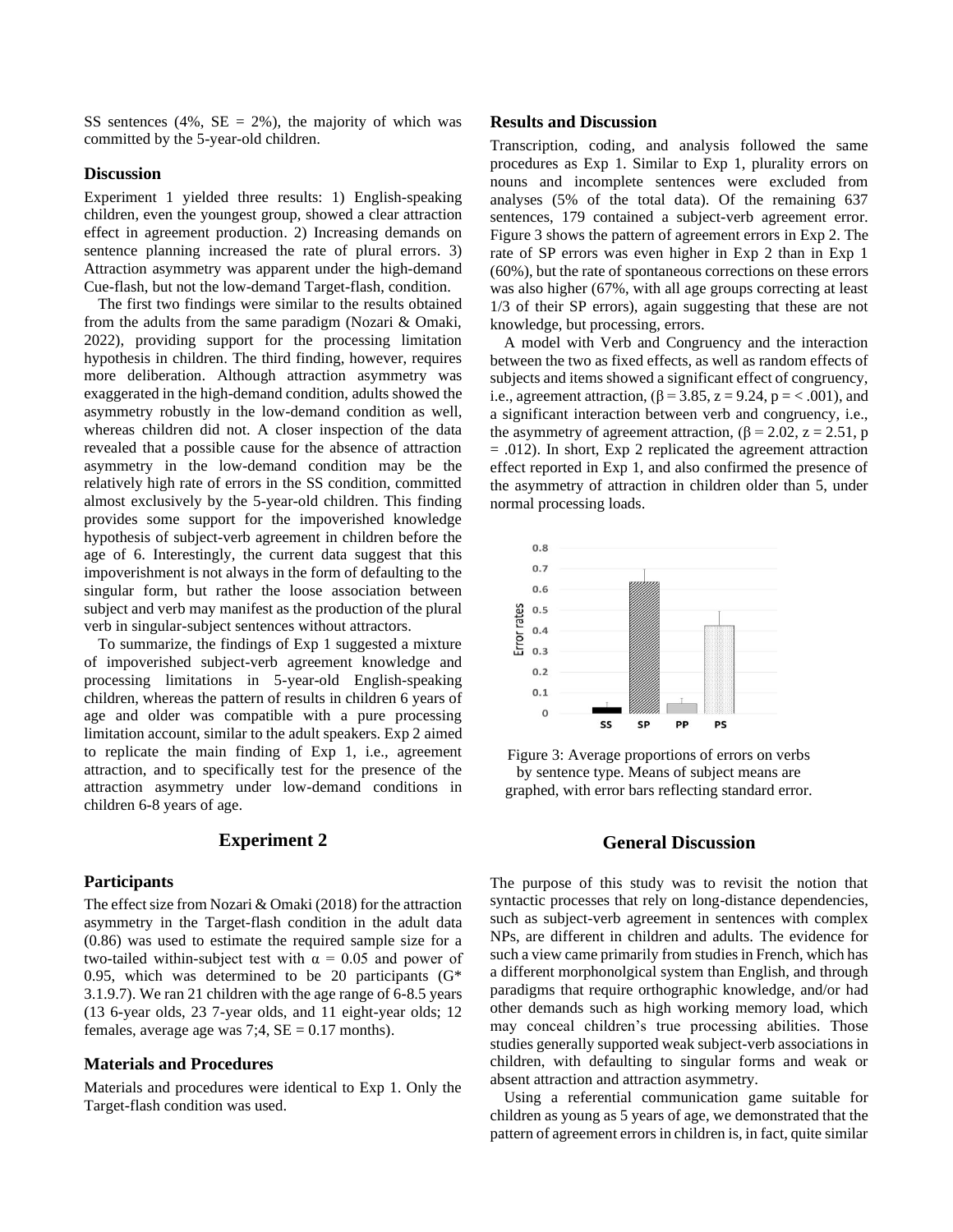to adult speakers. Exp 1 found robust evidence of agreement attraction, even in the youngest child group. Moreover, an increase in processing demands increased the rate of errors on plural-subject sentences, just like in adults, providing some support for the default status of the more frequent singular form (e.g., Eberhard et al., 2005). Importantly though, this effect is neither exclusive to children, nor the most prominent piece of evidence for weak subject-verb associations. Some of the 5-year-old children in the current study mistakenly used plural verbs in SS sentences, showing that in this age group, the knowledge of subject-verb agreement in production may not yet be solid. Older children did not make this mistake, and their error patterns were generally similar to adults. Exp 2 replicated the findings of Exp 1 in 6-8 year-old children, and also demonstrated a robust attraction asymmetry in this group under normal sentence processing demands. Together these findings suggest a mixture of impoverished knowledge and processing limitation as the source of agreement errors in 5-year-old children, with older children's agreement errors driven mostly by processing limitations that are qualitatively very similar to the adult speakers.

Why are our results —and conclusions— different from prior studies on the subject? There are several valid reasons for these discrepancies: first, as mentioned earlier, plural cues are often silent in spoken French. Thus, French-speaking children have fewer prominent and unambiguous cues to rely on in their auditory input. They learn the distinction between singular and plural forms more reliably once they begin to learn French orthography, but the degree of exposure to text and the variability in children's rate of orthographic learning make agreement production in French-speaking children less systematic and stable than their English-speaking peers. Second, when the task requires orthographic knowledge, or the child completes a sentence fragment that they have not originally planned, the demands are not comparable to sentence production in conversational settings. It is thus reasonable to expect different patterns of performance in those studies and ours, in which no memorization was required, and children planned their sentences with a communicative goal.

Most comparable to the current study, in terms of paradigm and language, was Lorimor et al.'s (2019) study in preschool children. Although the authors' comparison to an atypical pattern of adult data led to the conclusion that children and adults have different agreement production mechanisms, the error pattern produced by children was strikingly similar to that reported in the current study. Also similar to the current study, younger children sometimes defaulted to one form of the verb or another in all their responses, which led to unusually high error rates. That study, however, did not include children 6 years and older, who have been the target of the French studies and the current study. In short, the current results from the younger children are largely similar to those reported by Lorimor and colleagues but add to them by showing that around the age of 6, children as a group begin to show all the properties of adult-like agreement production, albeit with much lower proficiency.

To summarize, these results provide the first evidence that the computations underlying subject-verb agreement production, and more generally syntactic operations relying on longdistance dependencies, are similar in children and adults. This is despite the fact that the error rates on similar tasks differ by an order of magnitude between the two age groups, which points not just to less exposure to structures with complex NPs (see Lorimor et al., 2019 for a corpus analysis), but also to the less mature cognitive processes that have been shown to play a role in agreement computations, such as working memory, monitoring and inhibitory control (Hartsuiker et al., 2003; Nozari & Omaki, 2022).

## **References**

- Badecker, W., & Kuminiak, F. (2007). Morphology, agreement and working memory retrieval in sentence production: Evidence from gender and case in Slovak. *Journal of Memory and Language*, *56*(1), 65–85.
- Bock, K., & Miller, C. A. (1991). Broken agreement. *Cognitive Psychology*, *23*(1), 45–93.
- Eberhard, K. M., Cutting, J. C., & Bock, K. (2005). Making syntax of sense: Number agreement in sentence production. *Psychological Review*, *112*(3), 531.
- Engelmann, F., Jӓger, L. A., & Vasishth, S. (2019). The Effect of Prominence and Cue Association on Retrieval Processes: A Computational Account. *Cognitive Science*, *43*(12), 1-55.
- Fayol, M., Hupet, M., & Largy, P. (1999). The acquisition of subject-verb agreement in written French: From novices to experts' errors. *Reading and Writing*, *11*(2), 153–174.
- Franck, J., Cronel-Ohayon, S., Chillier, L., Frauenfelder, U. H., Hamann, C., Rizzi, L., & Zesiger, P. (2004). Normal and pathological development of subject–verb agreement in speech production: A study on French children. *Journal of Neurolinguistics*, *17*(2), 147–180.
- Franck, J., Vigliocco, G., & Nicol, J. (2002). Subject-verb agreement errors in French and English: The role of syntactic hierarchy. *Language and Cognitive Processes*, *17*(4), 371– 404.
- Gleitman, L. R., January, D., Nappa, R., & Trueswell, J. C. (2007). On the give and take between event apprehension and utterance formulation. *Journal of Memory and Language*, *57*(4), 544–569.
- Hartsuiker, R. J., Schriefers, H. J., Bock, K., & Kikstra, G. M. (2003). Morphophonological influences on the construction of subject-verb agreement. *Memory & Cognition*, *31*(8), 1316–1326.
- Lorimor, H., Stephens-Hecker, N., & Miller, C. (2019). When It Comes to Complex NPs, Not All Preschoolers Agree. *Language Learning and Development*, *15*(4), 295–316.
- Nozari, N., & Omaki, A. (2018). Syntactic production is not independent of inhibitory control: Evidence from agreement attraction errors. In C. W. Kalish, M. Rau, X. Zhu, & T. T. Rogers (Eds.), *Proceedings of the 40th Annual Conference of the Cognitive Science Society* (pp. 822–827). Austin, TX: Cognitive Science Society.